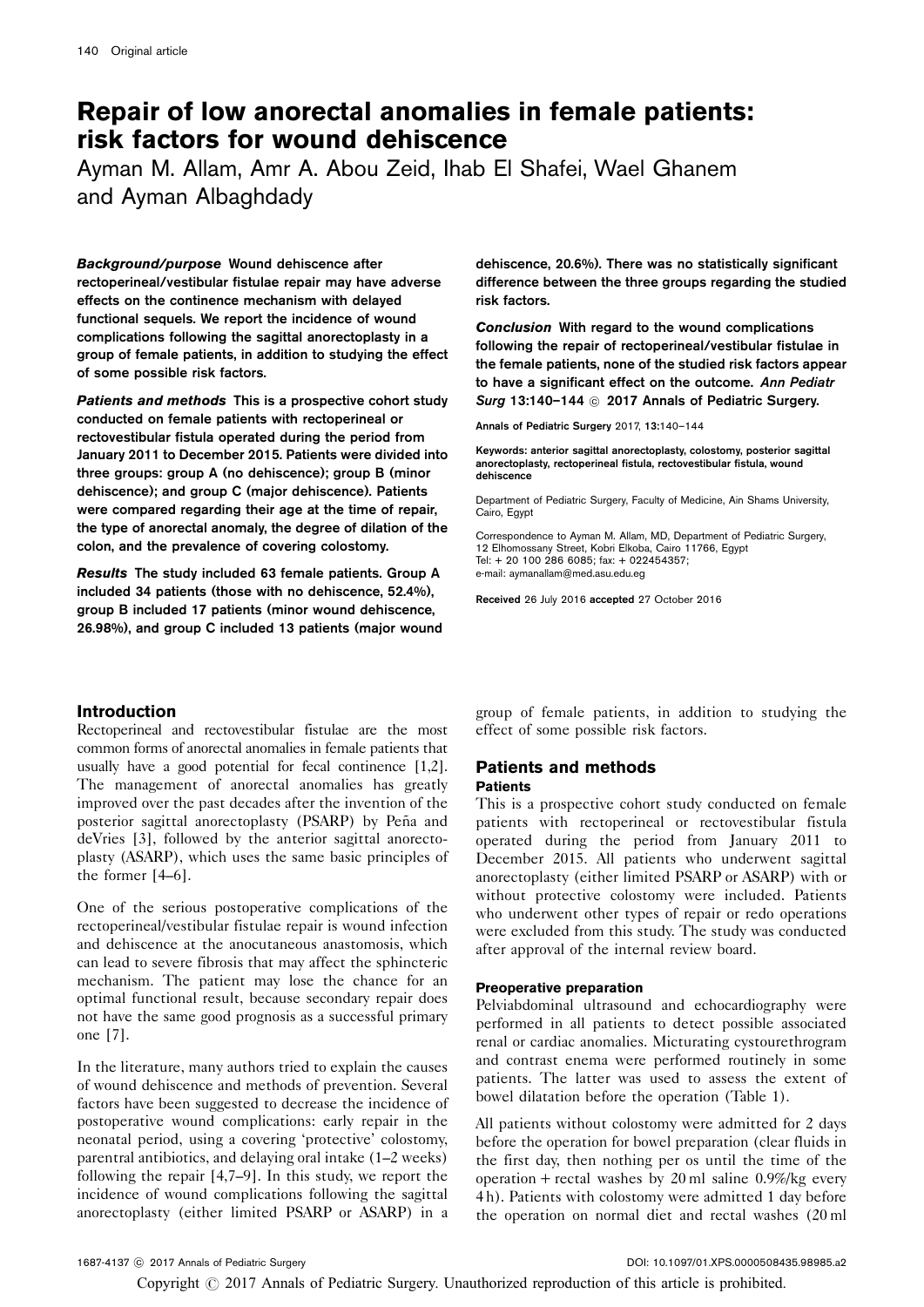<span id="page-1-0"></span>

|  |  |  |  | Table 1 Comparison between the studied groups A, B, and C regarding the possible risk factors for wound dehiscence |  |
|--|--|--|--|--------------------------------------------------------------------------------------------------------------------|--|
|--|--|--|--|--------------------------------------------------------------------------------------------------------------------|--|

| Variables                                    | No dehiscence $(n=33)$ | Minor dehiscence $(n=17)$ | Major dehiscence $(n=13)$ | Test statistic | Ζ     | P-value         |
|----------------------------------------------|------------------------|---------------------------|---------------------------|----------------|-------|-----------------|
| Age at repair (months)                       | $7(3.4-11)$            | $8(4.8-13)$               | $11(7.8-15)$              | 769.0          | 2.137 | $0.033^{\circ}$ |
| Type of anorectal anomaly                    |                        |                           |                           | 0.201          |       | $0.654^{b}$     |
| Rectoperineal                                | 20(60.6)               | 10(58.8)                  | 9(69.2)                   |                |       |                 |
| Rectovestibular                              | 13 (39.4)              | 7(41.2)                   | 4(30.8)                   |                |       |                 |
| Colon dilatation on contrast enema           |                        |                           |                           | 0.187          |       | $0.665^{\rm b}$ |
| No colonic dilatation                        | 1(12.5)                | 2(20.0)                   | 1(14.3)                   |                |       |                 |
| Rectum dilated                               | 2(25.0)                | 1(10.0)                   | 1(14.3)                   |                |       |                 |
| Rectum and lower sigmoid colon dilated       | 3(37.5)                | 6(60.0)                   | 3(42.9)                   |                |       |                 |
| Rectum, lower, and mid-sigmoid colon dilated | 2(25.0)                | 1(10.0)                   | 1(14.3)                   |                |       |                 |
| Rectum and all sigmoid colon dilated         | 0(0.0)                 | 0(0.0)                    | 1(14.3)                   |                |       |                 |
| Protective colostomy                         | 5(15.2)                | 3(17.6)                   | 2(15.4)                   | 0.006          |       | $0.940^{b}$     |
| Time to dehiscence (days)                    |                        | $5(4-6)$                  | $3(3-3.3)$                | 30.50          | 3.435 | $0.0006^\circ$  |

Data are presented as median (interquartile range) or  $n$  (%).

a<br>Jonckheere–Terpstra trend test. No statistically significant difference among the groups by Dunn's post-hoc test [critical Bonferroni-corrected Z-statistic, 2.394; largest observed <sup>Z</sup>-statistic (major dehiscence versus no dehiscence), 2.029]. <sup>b</sup>

<sup>b</sup>χ<sup>2</sup>-test for trend.<br><sup>c</sup>Mann–Whitney t

Mann–Whitney test.

Bold values statistically significant ( $P < 0.05$ ).

saline 0.9%/kg every 8h from the distal stoma). Antibiotics in the form of intravenous third-generation cephalosporin (50 mg/kg) and metronidazole (7.5 mg/kg) were given 1 day before the repair and continued for 4–5 days postoperatively.

#### The surgical technique

The operators were a group of pediatric surgeons (A.M.A., A.A.A.Z., I.E., W.G., A.A.) with at least 5 years of experience in pediatric surgery. The repair was either PSARP or ASARP depending on the surgeon expertise, preference, and convenience. Patients were operated either in the lithotomy (ASARP) or the prone position (PSARP). The site of the sphincter muscle complex is localized and confirmed by the muscle stimulator when available. Multiple 4-0 silk stitches are used for traction on the perineal or vestibular fistula. The incision is made around the fistula and extended backward, splitting the muscle complex open. The incision is deepened down to the fascia covering the rectal wall. Dissection of this fascia is started posterior and lateral to the rectum. Then, the most important step comes, which is the separation of the rectum from the vagina [\[10–12](#page-4-0)]. The mobilized anorectum is then placed within the muscle complex. Reconstruction of the perineal muscles is followed by anoplasty. The need to perform intraoperative protective colostomy was recorded.

#### Postoperative care

Postoperative analgesia and antibiotics were continued for 3–5 days. All patients without protective colostomy were kept nothing per os for 4–5 days, and then oral feeding was started (if there are no wound complications). The occurrence of wound complications would delay oral feeding for further few days. In patients with a preoperative colostomy, oral feeding started after full recovery from the anesthesia, whereas in patients with intraoperative colostomy oral feeding started once the stoma was functioning. Local wound care was performed by saline irrigation and antibiotic ointment in all the cases.

The operative wound was daily inspected for signs of dehiscence. Patients were divided into three groups: group

A (no dehiscence); group B (minor 'partial' dehiscence, less than half the circumference of the anocutaneous anastomosis); and group C (major 'complete' dehiscence with anal retraction, more than half the circumference of the anocutaneous anastomosis) ([Fig. 1\)](#page-2-0).

The patients in the three groups were compared regarding their age at the time of repair, the type of the anorectal anomaly (rectoperineal or vestibular), the degree of dilatation of the large bowel in the contrast enema, and the prevalence of covering 'protective' colostomy (whether preoperative or intraoperative).

Data were analyzed using MedCalc, version 15 (MedCalc Software bvba, Ostend, Belgium).

Normality of numerical data distribution was examined using the D'Agostino–Pearson test. Skewed numerical variables were presented as median (interquartile range), and intergroup differences were compared nonparametrically using the Jonckheere–Terpstra trend test (for multiple ranked group comparison) or the Mann–Whitney test (for two-group comparison). The Dunn test was used for post-hoc pairwise comparison whenever the Jonckheere– Terpstra trend test revealed a statistically significant difference among the groups.

Categorical variables were presented as proportion (%) or number (%), and differences were compared using the  $\chi^2$ -test for linear-by-linear association.

Time to event analysis was done using the Kaplan–Meier method, and the log-rank test was used to compare individual Kaplan–Meier curves.

A two-sided P-value less than 0.05 was considered statistically significant.

## Results

The study included 63 female patients (39 patients with rectoperineal fistula, and 24 patients with rectovestibular fistula), who underwent either an ASARP (58 cases) or limited PSARP (five cases). Their age at the time of repair ranged from 3 to 72 months with a median age of 8 months.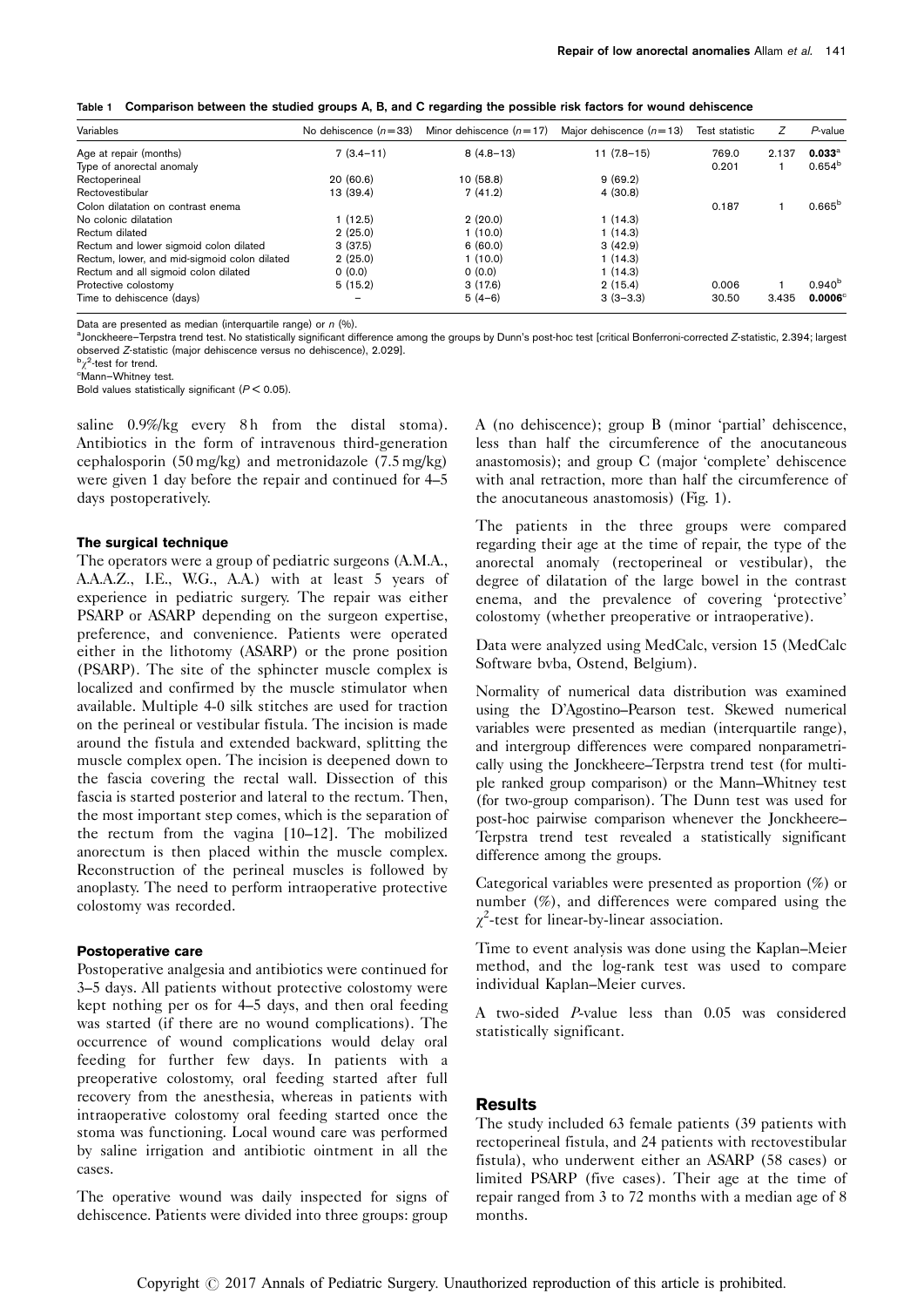<span id="page-2-0"></span>

Wound complications following the sagittal anorectoplasty. (a) Intact wound with no dehiscence after 1 week from the repair of rectoperineal fistula in 6-month-old female patient. (b) Minor wound dehiscence affecting about one-third the circumference of the anocutaneous anastomosis (dotted curve) without retraction of the neoanus occurred in a 10-month-old female patient with repaired rectoperineal fistula. (c) Major wound dehiscence affecting the whole circumference of the anocutaneous anastomosis (dotted circle) with retraction of the neoanus occurred in a 3-month-old female patient with repaired rectoperineal fistula.

Group A included 34 patients (those with no dehiscence, 52.4%), group B included 17 patients (minor wound dehiscence, 26.98%), and group C included 13 patients (major wound dehiscence, 20.6%). In all cases with major wound dehiscence and retraction of the neoanus, a rescue colostomy was indicated.

The difference in age in the three groups was statistically significant by Jonckheere–Terpstra trend test, but when Dunn's post-hoc test was performed no statistically significant difference was found. In addition, there was no statistically significant difference between the three groups regarding the other studied risk factors: type of the anomaly, degree of preoperative colonic dilatation, and even the presence of a covering colostomy does not appear to add extra protection for wound healing ([Table 1](#page-1-0)).

Median time to occurrence of wound dehiscence was 5 days in minor dehiscence and 3 days in major dehiscence (Fig. 2).

## **Discussion**

Most of the reports in the literature are concerned with the management and outcome of high anorectal anomalies, as the outcome of low anomalies has been considered satisfactory [\[13](#page-4-0)]. However, the occurrence of wound infection and dehiscence at the anocutaneous anastomosis following the repair of low anomalies may have adverse effects on the continence mechanism with delayed functional sequels (constipation and soiling) [\[7](#page-4-0)].

Wound dehiscence can be classified into minor and major. Minor wound dehiscence is a dehiscence affecting less than half the circumference of the anocutaneous anastomosis, and is usually managed conservatively without the need for a rescue colostomy. Major wound dehiscence is a dehiscence affecting more than half the circumference of the anocutaneous anastomosis and is associated with anal retraction. The latter is more liable





Kaplan–Meier curves for the time to occurrence of dehiscence in patients with major or minor dehiscence. Median time to occurrence of major or minor dehiscence, 3 or 5 days, respectively. Hazard ratio =  $2.30$  [95% confidence interval:  $1.005 - 5.25$ ;  $P = 0.001$  (log-rank test)].

to healing complications and anal stenosis, and is usually managed surgically by secondary sutures and/or fecal diversion 'rescue colostomy' [\[14](#page-4-0)].

Several risk factors have been studied, trying to decrease the incidence of wound dehiscence following sagittal anorectoplasties. Among these factors, the optimum age for operation remains controversial. Some authors advocate operating after the neonatal period to reduce the risk of anesthesia, and to allow enough time to fully investigate other associating anomalies (especially cardiac and renal anomalies). However, operating in the neonatal period has some advantages such as the sterility of the meconium and less bloody operative field compared with operating in older age [\[9,15](#page-4-0)]. In this study, all patients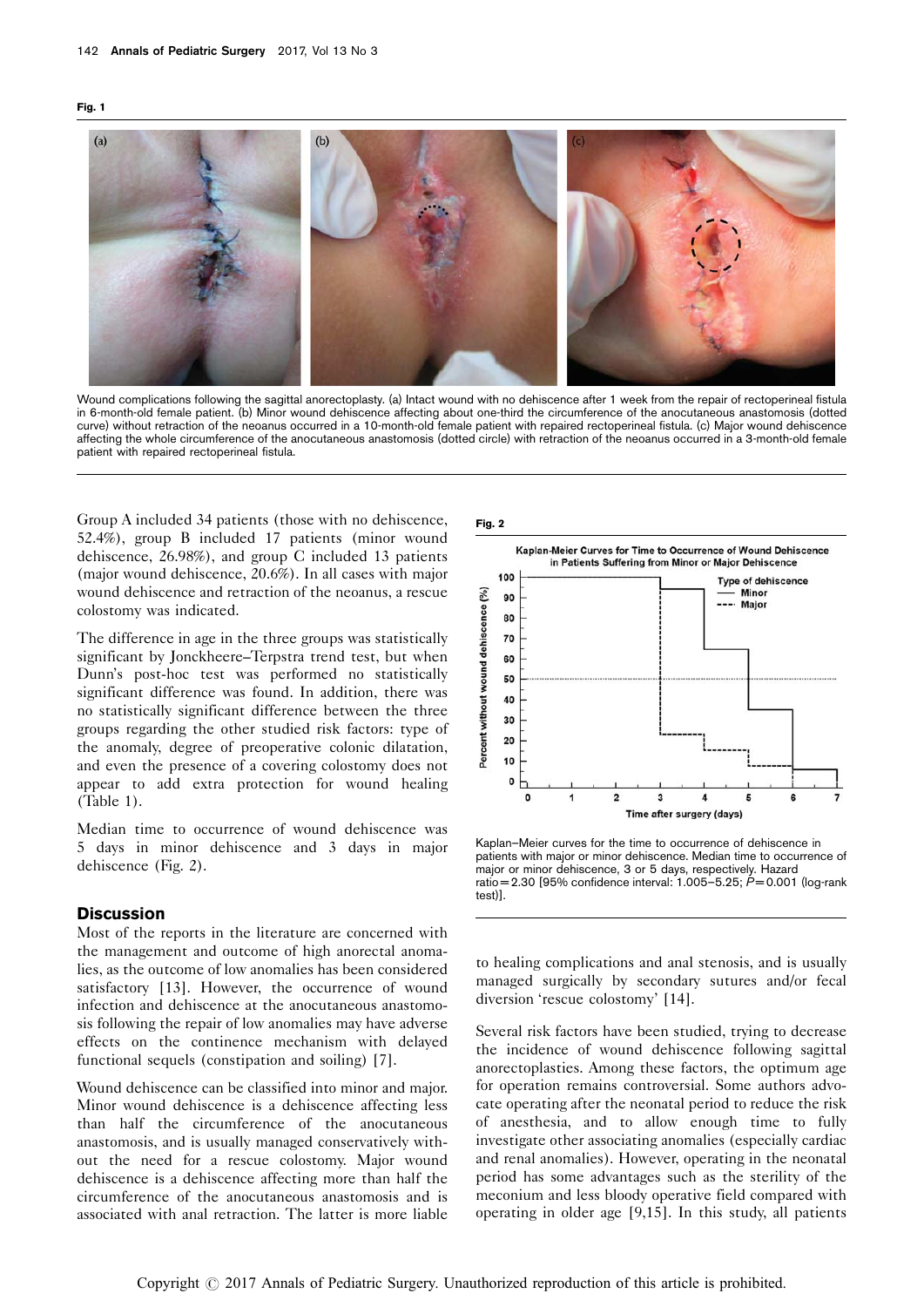<span id="page-3-0"></span>were operated after the neonatal period. Although the median age in group A (with no dehiscence) was younger, it did not reach statistical significance when compared with the other two groups.

Regarding the type of anorectal anomaly, it might be expected to have a higher rate of wound complications with the more severe types of the anomaly (i.e. rectovestibular). However, we did not find this factor to have a significant effect on the outcome in our study. On the contrary, in a previous study, one of the authors has found higher incidence of wound complications following the repair of simpler rectoperineal fistula. This could be explained by the tendency to do much less dissection with these minor forms of the anomaly, resulting in excess tension on the anoplasty. By extending the dissection and mobilization of the anorectum (for about 4–5 cm, as if it were a rectovestibular fistula), the incidence of postoperative wound complications significantly dropped [\[14](#page-4-0)]. Pena and colleagues highlighted the importance of having a tension-free anocutaneous anastomosis to guard against anal retraction and wound dehiscence following the sagittal anorectoplasties [\[10–12\]](#page-4-0).

A preoperative contrast enema may be ordered routinely by some pediatric surgeons for cases of rectoperineal/ vestibular fistula, to assess for the degree of large bowel dilatation. This was also found to have no significant effect on the outcome. Therefore, as contrast enema is an invasive procedure, and because of the hazards of radiation, we do not recommend routine preoperative contrast enema for patients with rectoperineal/vestibular fistula.

The last and maybe the most important question is whether we need a covering colostomy or not. According to some authors, colostomy decreases the incidence of wound infection and dehiscence, and is considered a safe option for the surgeons in the repair of these types of defect [\[7,16](#page-4-0)]. However, colostomies are not free of complications such as prolapse and skin excoriation, in addition to the burden for parents in dealing with the colostomy and extraoperations [\[17,18\]](#page-4-0). On the other hand, many authors reported that primary anorectoplasty without a protective colostomy is feasible in cases of rectoperineal and rectovestibular fistulae, while decreasing the rate of complications will depend on the careful surgical technique that preserves the anorectal blood supply and avoids tension at the anocutaneous anastomosis [6,11,14].

Despite the small number of patients who underwent the repair with a covering colostomy in our study, it appears that the colostomy did not offer any extra protection for the process of wound healing. There was no difference in the rate of wound dehiscence (either major or minor) among patients repaired with or without protective colostomy. However, when a major wound dehiscence occurs (with retraction of the neoanus), a rescue colostomy turns to be mandatory.

In this study, the rate of wound complications following the repair of low anorectal anomalies appears to be higher than what has been reported in the literature [5,6,11,15].

However, we believe that this is because the problem has not been sufficiently addressed. The magnitude of the problem can be realized from the recommendation by some authors to perform simple anoplasties rather than formal anorectoplasty for the higher rate of wound complications following the latter procedure [\[13\]](#page-4-0).

The median time to occurrence of dehiscence was 5 days in minor dehiscence and 3 days in major dehiscence. The early occurrence of major wound dehiscence would suggest the presence of a technical factor (probably resulting in excess tension or a problem with the tissue vascularity) leading to the early and more severe wound complications. Some authors recommended prolonged fasting up to 2 weeks after the repair to guard against wound complications [4,8]. In this study, major wound dehiscence usually occurred 3 days after the repair. Therefore, if no signs of dehiscence has occurred by that time, it would be safe to start oral feeding. If dehiscence occurs later, usually it is minor dehiscence with no anal retraction that can be managed conservatively.

The study is limited by its relatively small sample size, especially those patients who underwent the repair with a covering colostomy (many surgeons nowadays prefer to do a single-stage repair). Another point was the presence of multiple surgeons; however, all operators had comparable experience in pediatric surgery and belonged to the same center. In addition, the report did not address the effect of wound complications on the functional outcome, which is beyond our scope in this study and will need to be discussed in another report. Last, the study may be criticized for its failure to identify any significant risk factor. However, we do believe that the negative results in this study have special importance to avoid unnecessary investigations or procedures in managing cases of rectoperineal/vestibular fistulae.

# Conclusion

Regarding the wound complications following the repair of rectoperineal/vestibular fistulae in female patients, none of the studied risk factors (age at the time of repair, type of the anorectal anomaly, degree of bowel dilatation, and the presence of protective colostomy) appear to have a significant effect on the outcome.

## Conflicts of interest

There are no conflicts of interest.

## References

- Peña A. Comments on anterior ectopic anus. Pediatr Surg Int 2004; 20:902.
- Peña A, Hong A. Advances in the management of anorectal malformations. Am J Surg 2000; 180:370–376.
- Peña A, Devries PA. Posterior sagittal anorectoplasty: important technical considerations and new applications. J Pediatr Surg 1982; 17:796–811.
- 4 Okada A, Kamata S, Imura K, Fukuzawa M, Kubota A, Yagi M, et al. Anterior sagittal anorectoplasty for rectovestibular and anovestibular fistula. J Pediatr Surg 1992; 27:85–88.
- 5 Wakhlu A, Pandey A, Prasad A, Kureel SN, Tandon RK, Wakhlu AK. Anterior sagittal anorectoplasty for anorectal malformations and perineal trauma in female child. J Pediatr Surg 1996; 31:1236–1240.
- 6 Aziz MA, Banu T, Prasad R, Khan AR. Primary anterior sagittal anorectoplasty for rectovestibular fistula. Asian J Surg 2006; 29:22–24.